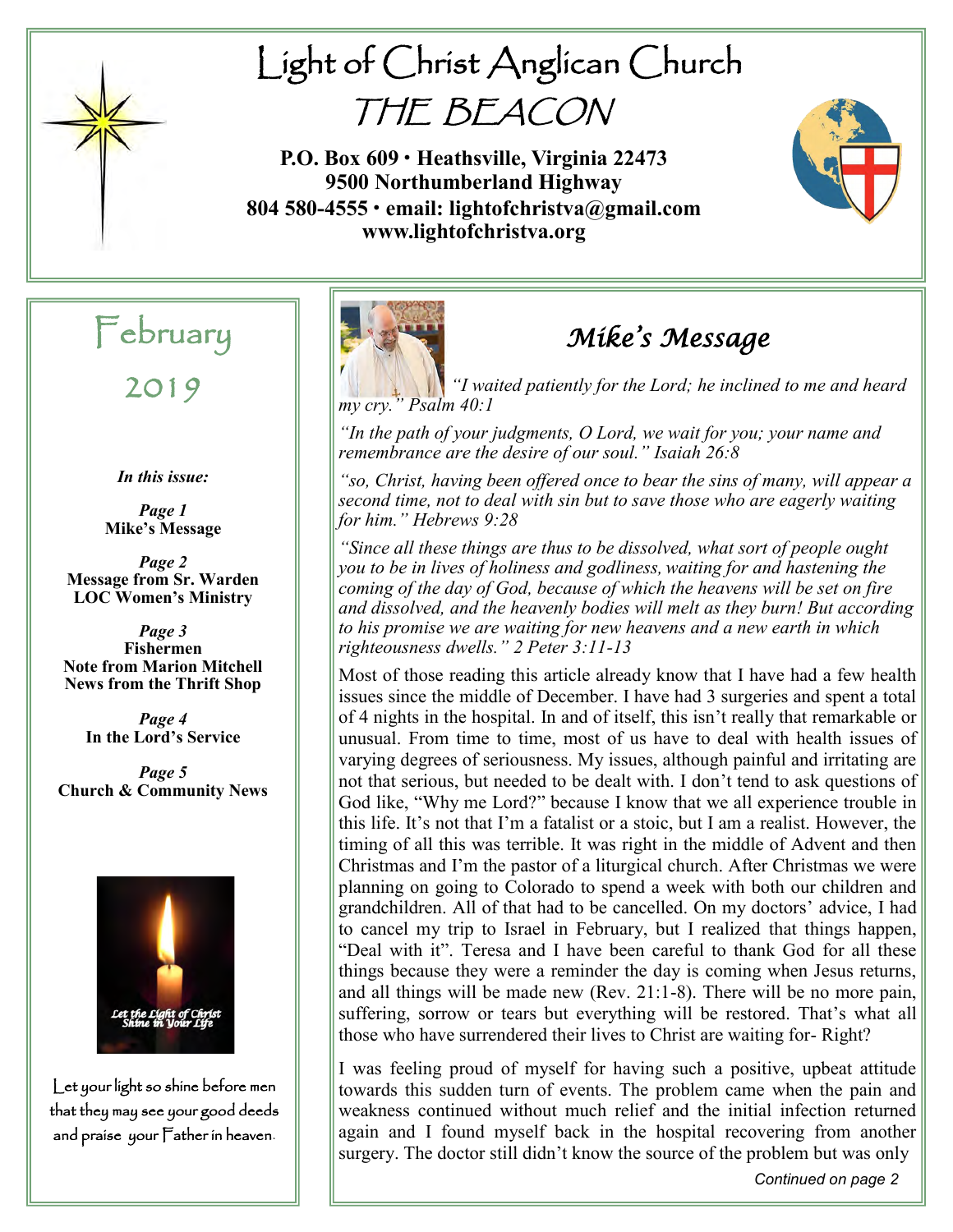treating the symptoms. I knew many were praying for me and that Father Ed and others were filling in for me and doing a great job. I felt impatience building within me and even heard it in my prayers as I called out to God for understanding. It was in the middle of the night when I woke up that I struggled the most with depression and anxiety. I assumed that our enemy was attacking me, and I fought back with God's word and praise and it would relieve my distress for the moment. I wanted this to be over and I wanted to get back to work and I wanted God to speak to me as to the reason for all this… (Silence). I hated waiting for answers and did not have the time to lay around and do nothing… (Silence). It was in the silence that I began to understand what was a major problem in my relationship with God and with life in general. I don't like to wait. If you just give a cursory reading of the Scriptures, you will find that having a relationship with God and living in the hope of his promises means that you will spend a great deal of time waiting.

God promised Abraham that through his children all the nations of the earth would be blessed. He was childless and already 75 years old so you would assume that God would get right on it. Abraham waited 25 years before Isaac was born. Hebrews 11 reminds us that all the heroes of the faith had one thing in common- they learned to wait, and I mean wait a long time for God to fulfill his promises. In every circumstance, God eventually came through and their faith was made stronger in the waiting. As I confessed earlier, I hate to wait and I'm thinking that those that we read about in the Bible weren't crazy about it either, but they learned that this is how God teaches and builds our relationship with him. God has all the time in the world, as a matter of fact he isn't bound by time but created it for us. I just need to get used to it and learn to wait until he is ready to move or to speak. I think I'll sleep better if I do.

Blessings!

### **Message from the Senior Warden**

Greetings from Ophelia and, in the words of the apostle Peter in his first letter, Grace and peace be yours in abundance.

The Vestry met this past Thursday, January 24, from 1:30 – 4:30; Minutes will be posted under separate cover. Items of special interest to me as Sr. Warden, are broadening communication channels between the Vestry and the congregation membership, lack of coffee hour hosts, supplementing Nursery attendants and apportioning administrative duties, to name a few.

Recalling the weather impact on December 12-13, Pastor Mike and I sent out an email notice announcing church service cancellation to the congregation membership of record, including telephonic contact with those without email capability. Notice also suggested each recipient call the church office before ultimately deciding to travel Sunday morning, to verify, through a recorded message on the office telephone, that activity would/would not occur. Unfortunately, the message machine server was down. Additionally, some failed to read their email, compounding the effect.

Accordingly, the Vestry is addressing this communication problem to preclude a recurrence in the future. Using information at hand, the Vestry has devised a plan to contact the membership telephonically as a followup to future emergency email notifications. Redundancy should be the answer.

Should you have an observation, suggestion or "new idea" regarding parish activities, please don't hesitate to call a Vestry member. Of course, open communication with any Vestry member or clerical staff is always encouraged.

The Vestry and I look forward to an active year, serving the Lord, building the kingdom and strengthening each other in brotherly love.

Paul W. Lassanske, Senior Warden [pwlassanske@gmail.com](mailto:pwlassanske@gmail.com)  $804 - 436 - 7141$ 

## **LOC WOMEN'S HOSTESS TEAMS**

Please note that we have updated the list of the ladies on the Hostess Teams. For the most part they have remained the same, but have added new ladies to each team. Each team currently has 20 ladies and each has a captain an co-captain in charge of their respective team.

Please check the list on the bulletin board in the Parish Hall to confirm your team. Your captain/co-captain will contact you when your team's turn is up. Usually, each team may be called upon two to three times a year, in rotation, depending on what events are scheduled.

This ministry is strictly volunteer and many are involved in other ministries that may prevent them from serving. Please let me know if you are unable to be a part of this ministry.

Thanks to all who serve this ministry.

Contact Marie Carstensen at 80-462-7728 or email: marievcar@gmail.com

*Continued*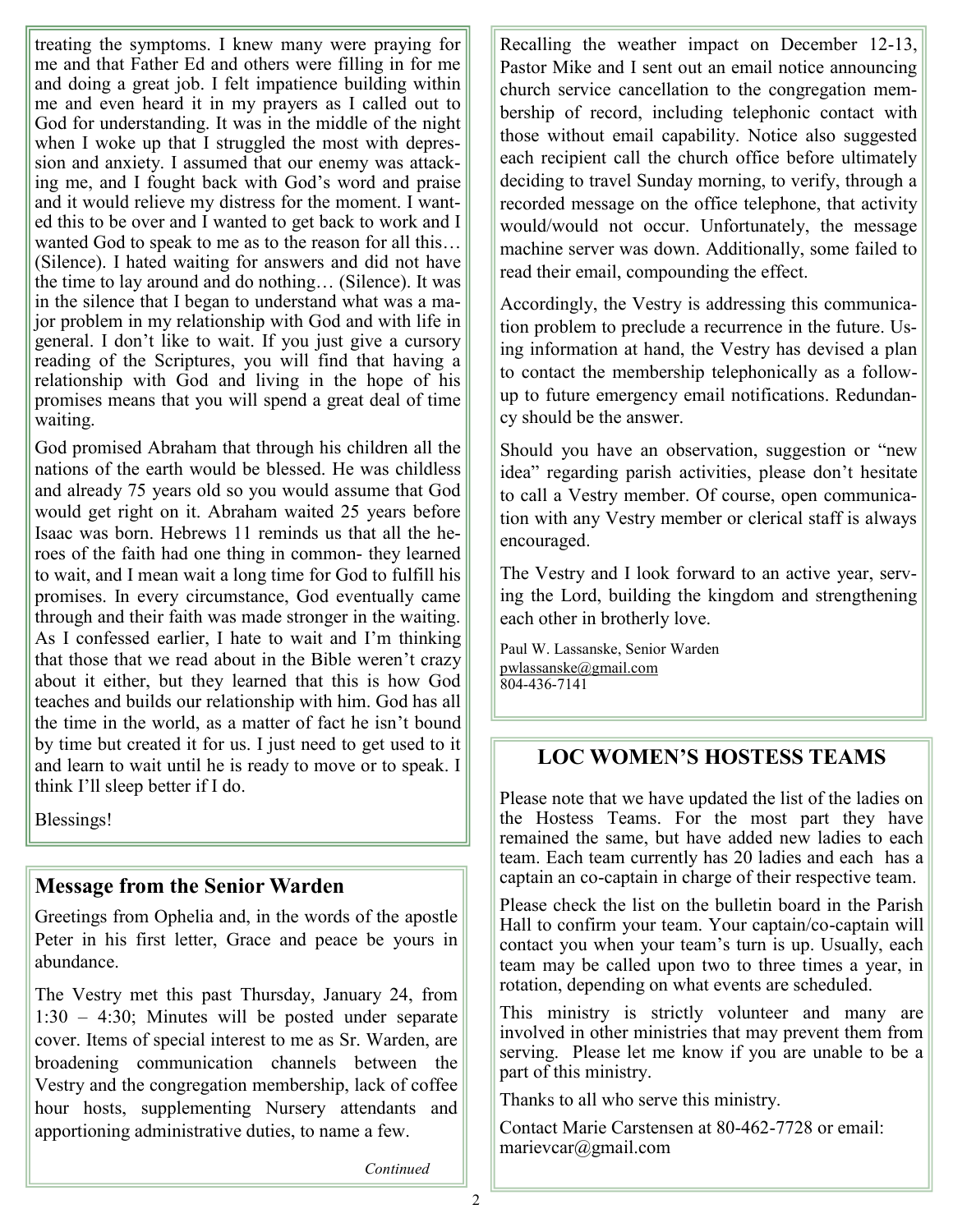### **Go Fishermen, i.e. Fishers of Men**

Our men's group, "Fishermen", was formed approximately 18 years ago at the suggestion of the Reverend Tad de Bordenave, the founder of Anglican Frontier Missions. We began at St. Stephen's Episcopal Church, suffered the split with the Episcopal Church and have continued as Anglicans to the present day. We are an ubiquitous group of men pursuing our faith through collective study of scripture, books, and discussions. We seek to better understand the theology of God's grace. Why are we Christians and how are we to behave.

We have had as many as 26 participants and try many things to increase our knowledge of scripture and what we are to do as faithful disciples of Jesus Christ. We need you men. Currently, we meet at the home of Ben and Sandi Ward, at 8a.m., for an hour on Wednesdays. Sandi graciously has coffee and baked goods to give us energy and keep a smile on our faces.

We have no admirals or ensigns--it is rotation of gentlemen leaders to facilitate the session. Come on in, the water's fine and you are among friends. You may direct questions to me or any of the fishermen.

Howard York

To My Dear Church Family,

 Thank you for all the beautiful cards and get well wishes you sent for my 98th birthday. Having such thoughtful friends is truly one of my greatest blessings.

Marion Mitchell



 $\frac{\partial u}{\partial \theta}$  It is time to begin signing up for coffee hour once again. There are  $\frac{1}{2}$  new lists on the table in the parish hall for the next couple of months, and you are encouraged to take a moment and sign up for an upcoming Sunday

fellowship.

 Coffee hour plays an important role in our fellowship as a family of God, and hopefully the next couple months can be filled with willing volunteers to provide a table of simple fare to enjoy over coffee and conversation. The coffee is usually made, but if not, there are easy instructions on the inside door where the coffee is kept.



**Meet Jeana Wood,** the Thrift Shop's new Assistant to the Manager, who has taken over after Irene Haley's move to West Virginia.

Jeana was born in Washington, D.C. and grew up in Arlington. Three years ago, while working in Maryland, she broke her foot and came to her sister's home on the Northern Neck to recuperate. When she was healthy again, she looked around and decided she liked the area and decided to stay. She says she loves its history and laid back way of life.

Most of Jeana's career has been spent in the retail field. She has worked at Fine Things and Mosaic in Callao, and also she volunteers at the animal shelter thrift shop in Lottsburg.

Jeana has four children and two grandchildren who live in Maryland and Leesburg. She enjoys gardening, antiquing and old architecture in her spare time.

Welcome to the Light of Christ Thrift Shop, Jeana; we're happy to have you here.

### **Scheduling of Meeting Space/Time**

Please let Joyce know when you plan to have a meeting at the church and where you plan to have that meeting. The dry erase wall calendar will be moved shortly to the church office wall, where you can check the times available and add your meeting times. Joyce will coordinate this. We most likely will not have a problem finding space to meet, but it will be very helpful to know who is coming and what to expect!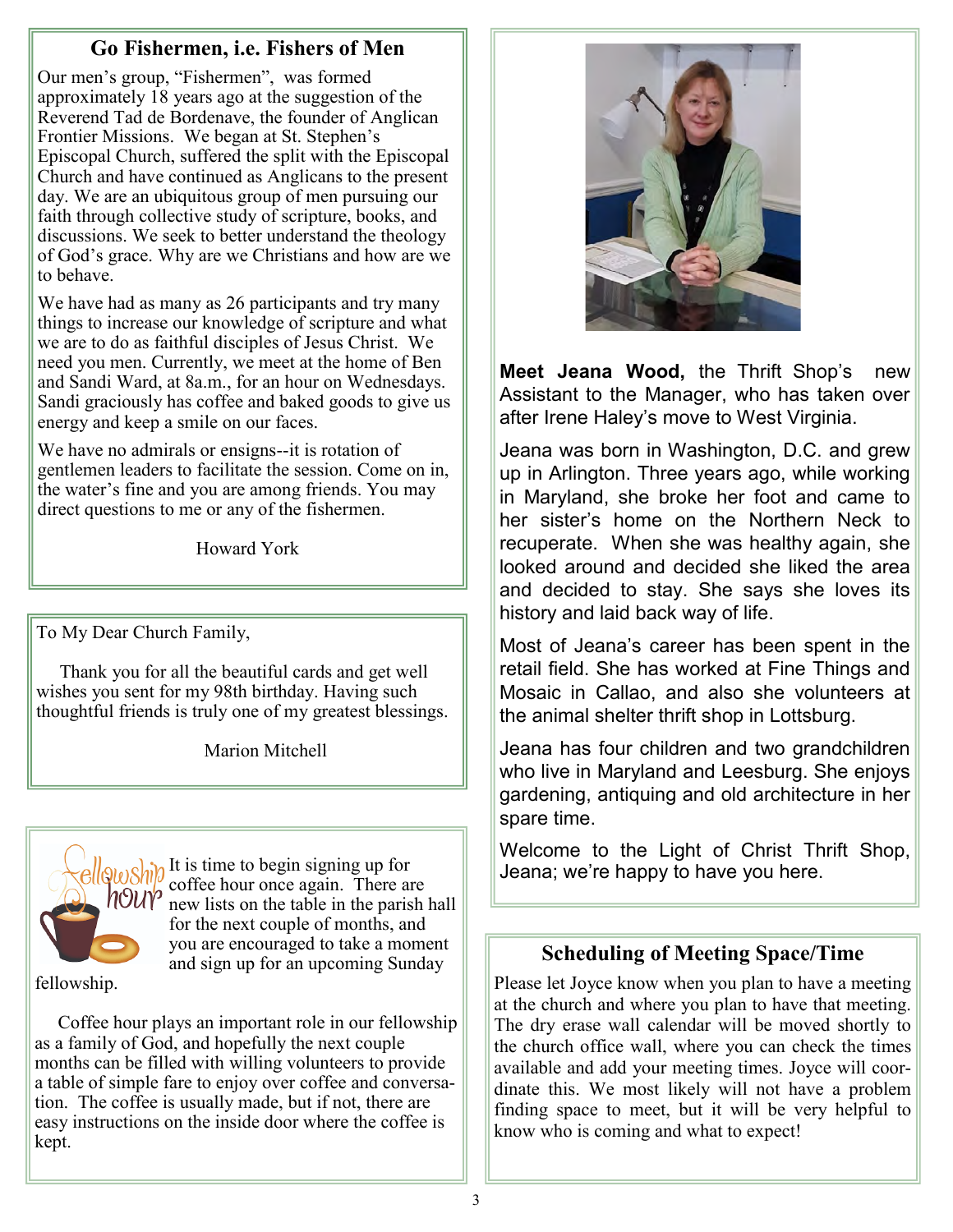## **IN THE LORD'S SERVICE**

#### **Acolytes**

- Feb 3 Marie Carstensen<br>Feb 10 Hannah Hamlett Hannah Hamlett Feb 17 Constance McDearmon
- Feb 24 Jane Wrightson

#### **Lesson Readers**

| Feb    | 3 | Jeanne Hickey (L)                          |
|--------|---|--------------------------------------------|
| Feb 10 |   | Frank McCarthy (P)<br>Tony Blackstone (L)  |
|        |   | Joan Blackstone (P)                        |
| Feb 17 |   | Ed Feddeman (L)<br>Bart Morrison (P)       |
| Feb 24 |   | Marie Carstensen (L)<br>Frank McCarthy (P) |

#### **Eucharist Ministers**

| Feb    | -3 | Tony Blackstone, Lucy Logan            |
|--------|----|----------------------------------------|
| Feb 10 |    | Frank McCarthy, Suzy Norman            |
| Feb 17 |    | <b>Harrison and Priscilla Williams</b> |
| Feb 24 |    | <b>Bart Morrison and Constance</b>     |
|        |    | McDearmon                              |

#### **Ushers**

| Feb 3  | Howard York, Chris Cralle       |
|--------|---------------------------------|
| Feb 10 | Constance McDearmon, Doug Smoot |
| Feb 17 | Dave Gwaltney, Ed Feddeman      |
| Feb 24 | Barbara and Dick Seed           |
| Mar 3  | Courtney and Doug Ludeman       |

#### **Greeters**

- Feb 3 Cindy and David Peresluha Feb 10 Marie Carstensen, Julie Pritchard<br>Feb 17 Doris Mvers. Fred Wimberly
- Feb 17 Doris Myers, Fred Wimberly<br>Feb 24 Fred Wimberly Frnie Procto
- Feb 24 Fred Wimberly, Ernie Proctor<br>Mar 3 Lynn and Howard York
- Lynn and Howard York

### **Altar Guild**

February Bill and Charlaine Andrulot

### **Nursery**

- Feb 3 Julie Pritchard, Jeanette Cralle
- Feb 10 Alison Kimmitt, Doris Myers
- Feb 17 Saunee Hamlett, Alison Kimmitt
- Feb 24 Jeanette Cralle, Doris Myers

#### **Counters**

February Jan Beckett, Courtney Ludeman

#### **Coffee Hour**

**We need volunteers for 2019. Please sign up in the parish hall or call/email Joyce.**

#### **Altar Rail Ministers**

Feb 3 Sam Marston and Marion Mitchell<br>Feb 10 George Beckett and George Beckett and Constance McDearmon Feb 17 Sam and Gayle Marston Feb 24 Jim Conley and Donna Soule

## **Vestry Person on Duty**

- Feb 3 Barbara Seed<br>Feb 10 Alison Kimmitt
- Feb 10 Alison Kimmitt<br>Feb 17 Frnie Proctor
- Frnie Proctor
- Feb 24 David Peresluha

### Happy February Birthdays!

Feb 1 Lisa Nguyen<br>Feb 4 Wayne Haml 4 Wayne Hamlett<br>5 Lyn Neira Feb 5 Lyn Neira Feb 9 Joan Marie Parasine Feb 11 Barbara Seed, Barbara Ressler Feb 12 Judy Rasberry, David Gwaltney Feb 14 Allen Haley<br>Feb 16 Randy Smitl Feb 16 Randy Smith<br>Feb 21 George Beck George Beckett

### Happy February Anniversaries!

No anniversaries for this month.

*O God, our times are in your hand: Look with favor, we pray, on your servants named above, as they begin another year. Grant that they may grow in wisdom and grace, and strengthen their trust in your goodness all the days of their lives; through Jesus Christ our Lord. Amen.*